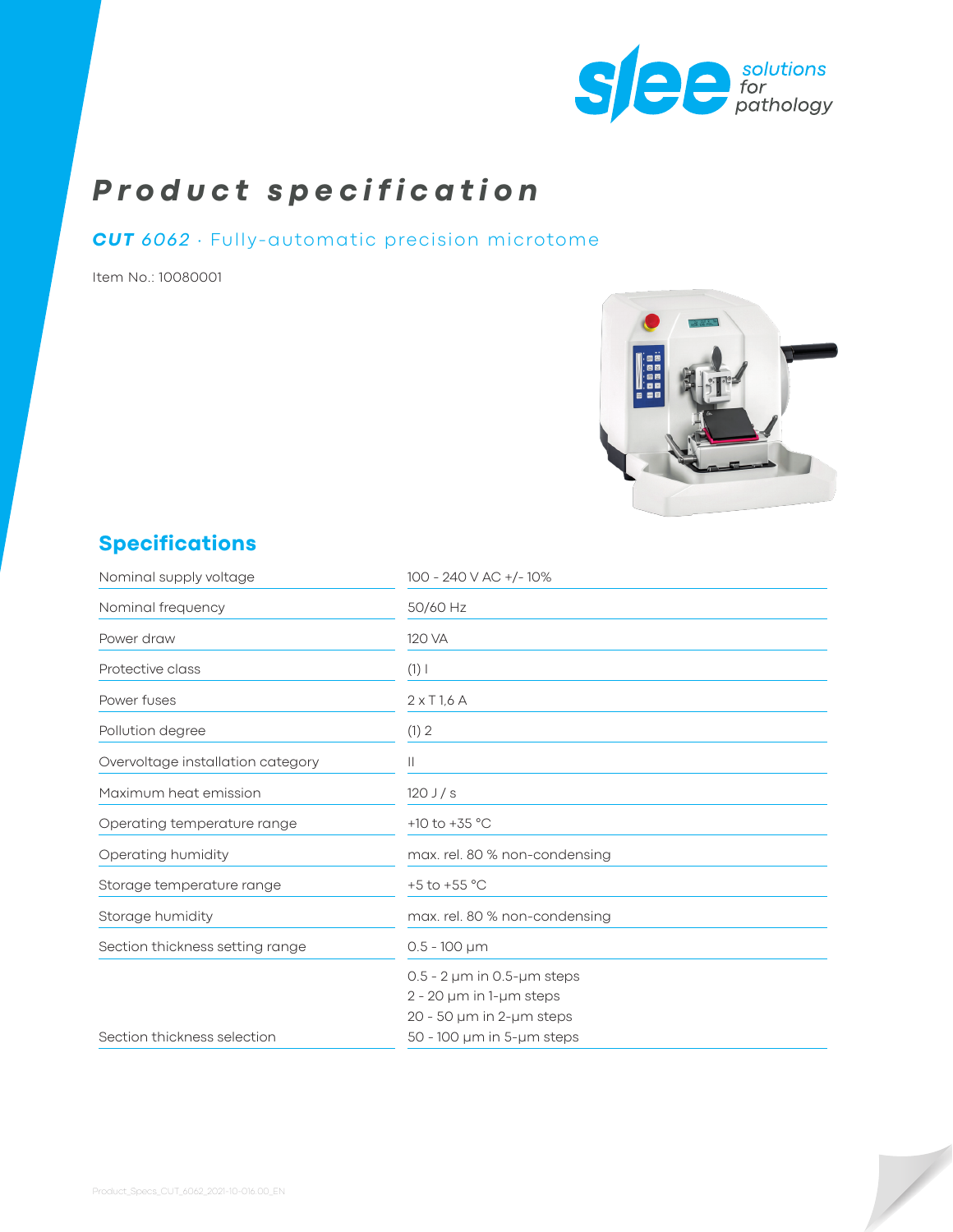

X

### **Specifications**

|                                  | $0.5 - 750 \mu m$                                                 |
|----------------------------------|-------------------------------------------------------------------|
|                                  | $0.5 - 2 \mu m$ in 0.5- $\mu$ m steps                             |
|                                  | $2 - 20$ µm in 1-µm steps                                         |
|                                  | 20 - 50 µm in 2-µm steps                                          |
|                                  | $50 - 150$ µm in $5$ -µm steps                                    |
| Trimming thickness               | 150 - 750 µm in 10-µm steps                                       |
| Specimen feed                    | 28 mm (step motor)                                                |
| Specimen feed speed SLOW         | 75/150/300/600 µm/s                                               |
| Specimen feed speed              | 3,000 µm / s                                                      |
| Specimen feed memory             | 2 positions programmable                                          |
| Vertical specimen stroke         | 72 mm                                                             |
| Maximum specimen size            | 50 x 50 mm                                                        |
| Knife holder - north-south axis  | 24 mm                                                             |
| Specimen retraction              | 0 - 200 µm, selectable                                            |
|                                  | Motorized: continuous, program, single stroke, step, window       |
| Operation modes                  | Manual: standard and rocking mode                                 |
| Sectioning speed                 | 3 - 450 mm / s, selectable via slider                             |
| Specimen orientation, horizontal | $8^{\circ}$                                                       |
| Specimen orientation, vertical   | $8^{\circ}$                                                       |
| Specimen orientation, z-axis     | $360^\circ$                                                       |
| Information display              | Number of sections / section-sum and remaining travel<br>distance |
| Dimensions [W x D x H]           | 520 x 600 x 325 mm                                                |
| Weight (w/o accessories)         | 33 kg                                                             |
|                                  |                                                                   |

(1) According to IEC 1010, EN 61010

#### **Standard components**

Specimen orientation

Universal cassette clamp, orientable (alternatively: standard specimen clamp, orientable)

Disposable blade holder (alternatively: standard knife holder)

Section waste tray

Disposable blades, low profile (1 box, 50 pcs.)

Foot switch for motor drive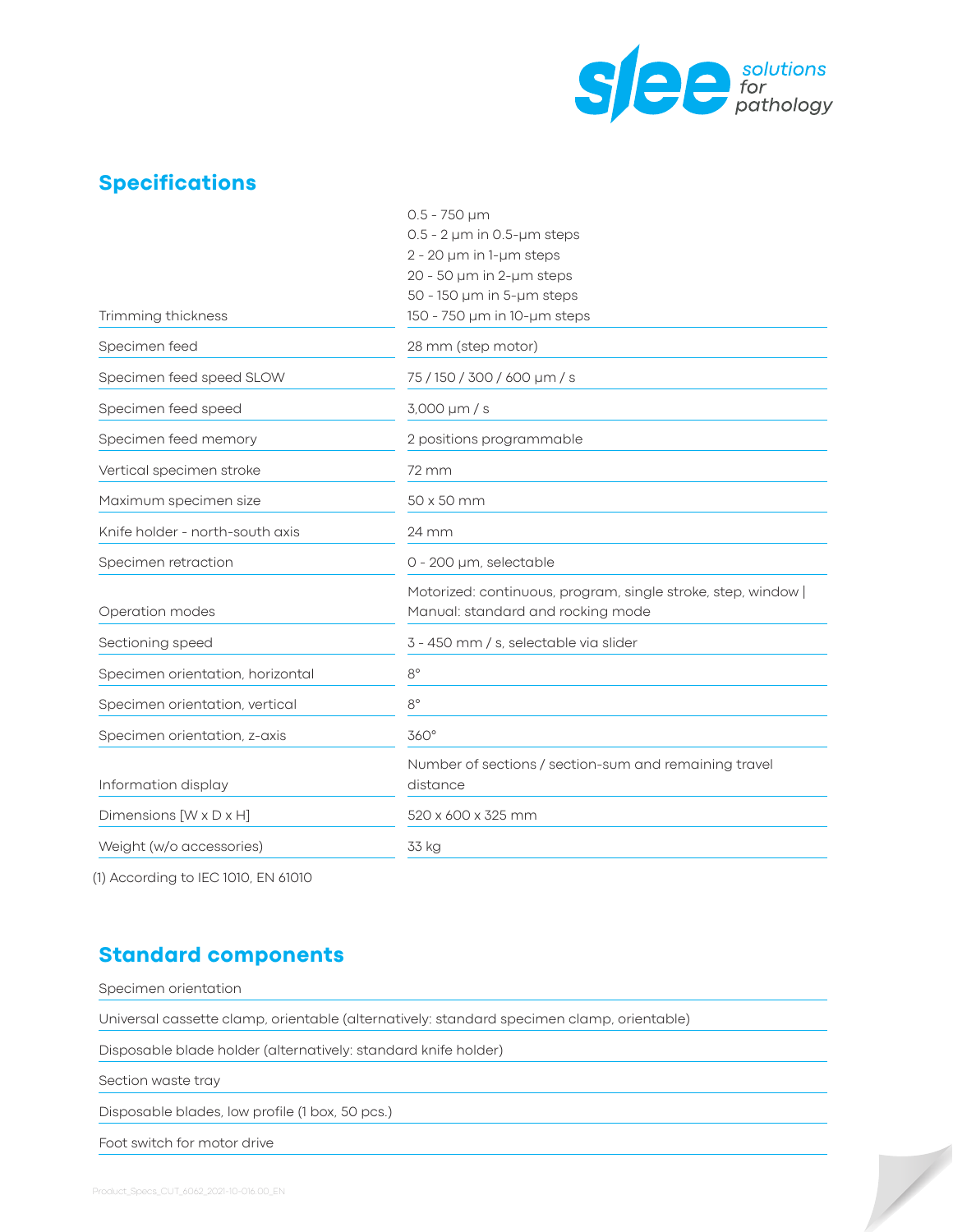

 $\overline{\phantom{a}}$ 

# **Standard components**

| Dust cover  |  |
|-------------|--|
| Mains cable |  |
| Manual      |  |

| <b>Optional accessories</b>                                                    | Item No.  |
|--------------------------------------------------------------------------------|-----------|
| Aquatec system                                                                 | 10090056  |
| MTR bench top quick freezing unit                                              | 10110000  |
| Magnifier with illumination (dimmable)                                         | 10090060  |
| External control panel CUT 6062                                                | 10090051  |
| TC65 disposable blade holder (for tungsten carbide blades)                     | 10090041  |
| Tungsten carbide blade (1 pcs.)                                                | 28406000  |
| Disposable blades (cf. consumables)                                            |           |
| Glass knife holder (for triangle glass knives)                                 | 10090014  |
| Segment arc incl. universal sample holder (for glass knife holder application) | 10090015  |
| Super Mega cassette clamp, orientable                                          | 10090027  |
| Super Mega cassette clamp, fixed                                               | 10090021  |
| Standard specimen clamp, orientable                                            | 10090006  |
| Standard specimen clamp, fixed                                                 | 10090007  |
| Foil clamp (use in standard specimen clamp)                                    | 10090025  |
| Standard knife holder                                                          | 10090008  |
| Knife holder basis unit                                                        | 10090011  |
| Prism (set)                                                                    | 10090017  |
| Round specimen holders (different diameters)                                   | on demand |
| More on request                                                                |           |